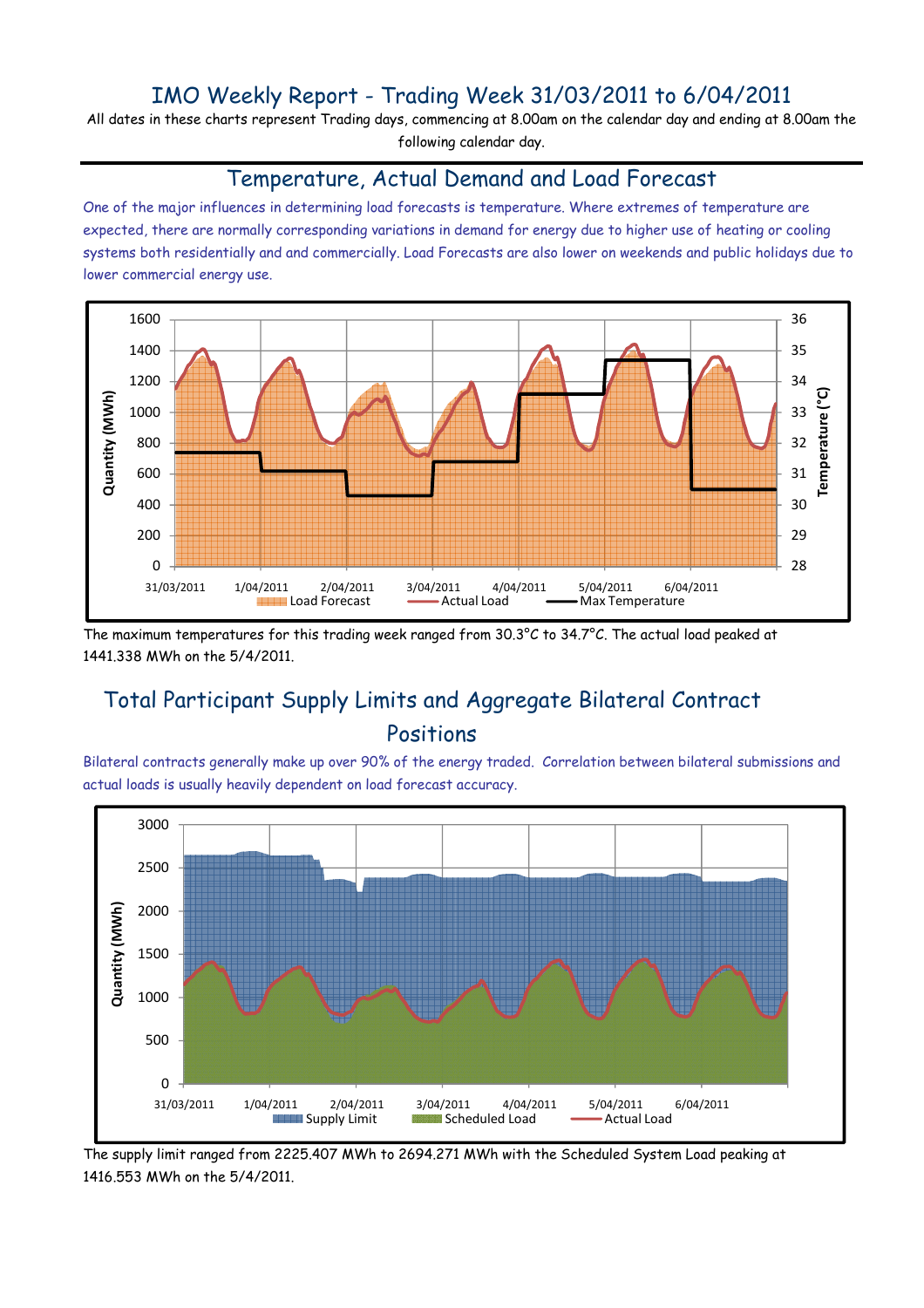## Net Balancing Market Trades

Bilateral contracts and STEM trading are generally based on the forecast energy requirements of Participants. When the forecast requirements are higher or lower than the actual requirements for a day, this Market energy must be bought and sold in the balancing mechanism. This graph shows the estimated net balancing trades.



The majority of the balancing activity this week occurred within Balancing Supply. The maximum balancing demand for the week reached 93.725 MWh on the 1/4/2011. The maximum balancing supply for the week reached -105.284 MWh on the 3/4/2011.

#### Total Traded Energy

This chart represents a comparison between the total net energy that is traded in Bilateral Contracts, the STEM and the balancing mechanism. Balancing Supply represents cases in which the total contract position is greater than the demand and customers must supply energy back to balancing. Balancing Demand represents cases in which the total contract position is less than the demand and customers must purchase energy from balancing.



Total balancing supply equalled -12065.56 MWh whereas total balancing demand equalled 1903.98 MWh. The Total STEM Traded quantity was 28428.7899999999 MWh, with the STEM Clearing Quantity ranging between 13.677 MWh and 200.636 MWh.